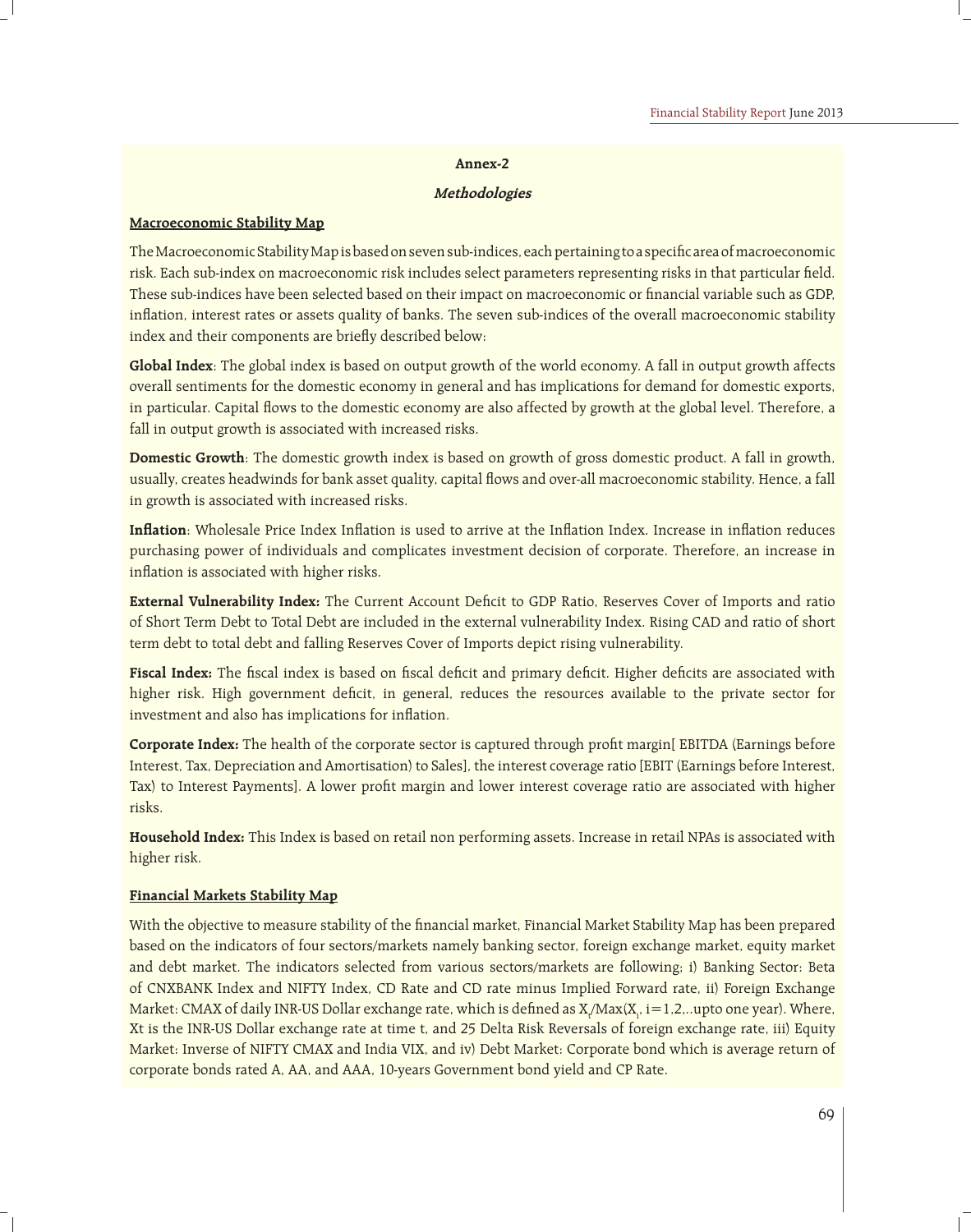Variance-equal transformation has been used to convert the indicators at same level before construction of the Map. Four indicators for the four selected sectors/market were prepared based on simple average of elementary indicators which are presented as a cobweb map.

### **Systemic Liquidity Index**

Systemic liquidity in the financial system refers to the liquidity scenario in the banking sector, non-banking financial sector, the corporate sector and prevailing foreign currency liquidity. Current needs for liquidity are also influenced by expectations about availability of funds and their rates in future. The Systemic Liquidity Index(SLI) was constructed using the following four indicators representing various segments of the market:

- Weighted Average Call Rate minus RBI Repo Rate
- 3 month Commercial Paper (CP) Rate minus 3 month Certificate of Deposits (CD) Rate
- 3 month CD Rate minus 3 month Forward Implied Deposit Rate
- Weighted Average Call Rate minus 3 Month Overnight Index Swap (OIS) Rate

The SLI was derived as a simple average of the Standard normal or Variance-equal transformed values of the above mentioned indicators.

### **Banking Stability Map and Indicator**

The Banking Stability Map and Indicator (BSI) present an overall assessment of changes in underlying conditions and risk factors that have a bearing on stability of the banking sector during a period. Following ratios are used for construction of each composite index:

| Table: Indicators used for construction of Banking Stability Map and Banking Stability Indicator |                               |                                                |                                                        |                                                        |  |  |  |
|--------------------------------------------------------------------------------------------------|-------------------------------|------------------------------------------------|--------------------------------------------------------|--------------------------------------------------------|--|--|--|
| Dimension                                                                                        | Ratios                        |                                                |                                                        |                                                        |  |  |  |
| Soundness                                                                                        | CRAR                          | Tier-I Capital to Tier-II Capital              | Leverage ratio as Total-Assets to Capital and Reserves |                                                        |  |  |  |
| Asset-Quality                                                                                    | Net NPAs to Total-Advances    | Gross NPAs to Total-Advances                   | Sub-Standard-advances to<br>gross NPAs                 | Restructured-Standard-Advances<br>to Standard-Advances |  |  |  |
| Profitability                                                                                    | Return on Assets              | Net Interest Margin                            | Growth in Profit                                       |                                                        |  |  |  |
| Liquidity                                                                                        | Liquid-Assets to Total-Assets | Customer-Deposits to Total-<br>Assets          | Non-Bank-Advances to<br><b>Customer-Deposits</b>       | Deposits maturing within-1-year<br>to Total Deposits   |  |  |  |
| Efficiency                                                                                       | Cost to Income                | Business (Credit + Deposits) to staff expenses |                                                        | Staff Expenses to Total Expenses                       |  |  |  |

The five composite indices represent the five dimensions of Soundness, Asset-quality, Profitability, Liquidity and Efficiency. Each index, representing a dimension of bank functioning, takes values between zero (minimum) and 1 (maximum). Each index is a relative measure during the sample period used for its construction, where a high value means the risk in that dimension is high. Therefore, an increase in the value of the index in any particular dimension indicates an increase in risk in that dimension for that period as compared to other periods. For each ratio used for a dimension, a weighted average for the banking sectors is derived, where the weights are the ratio of individual bank asset to total banking system assets. Each index is normalised for the sample period as 'Ratio-on-a-given-date minus Minimum-value-in-sample-period divided by maximum-value-in-sample-period minus Minimum-value-in-sample-period'. A composite measure of each dimension is calculated as a weighted average of normalised ratios used for that dimension, where the weights are based on the marks assigned for assessment for CAMELS rating. Based on the individual composite indices for each dimension, the Banking Stability Indicator is constructed as a simple average of these five composite sub-indices.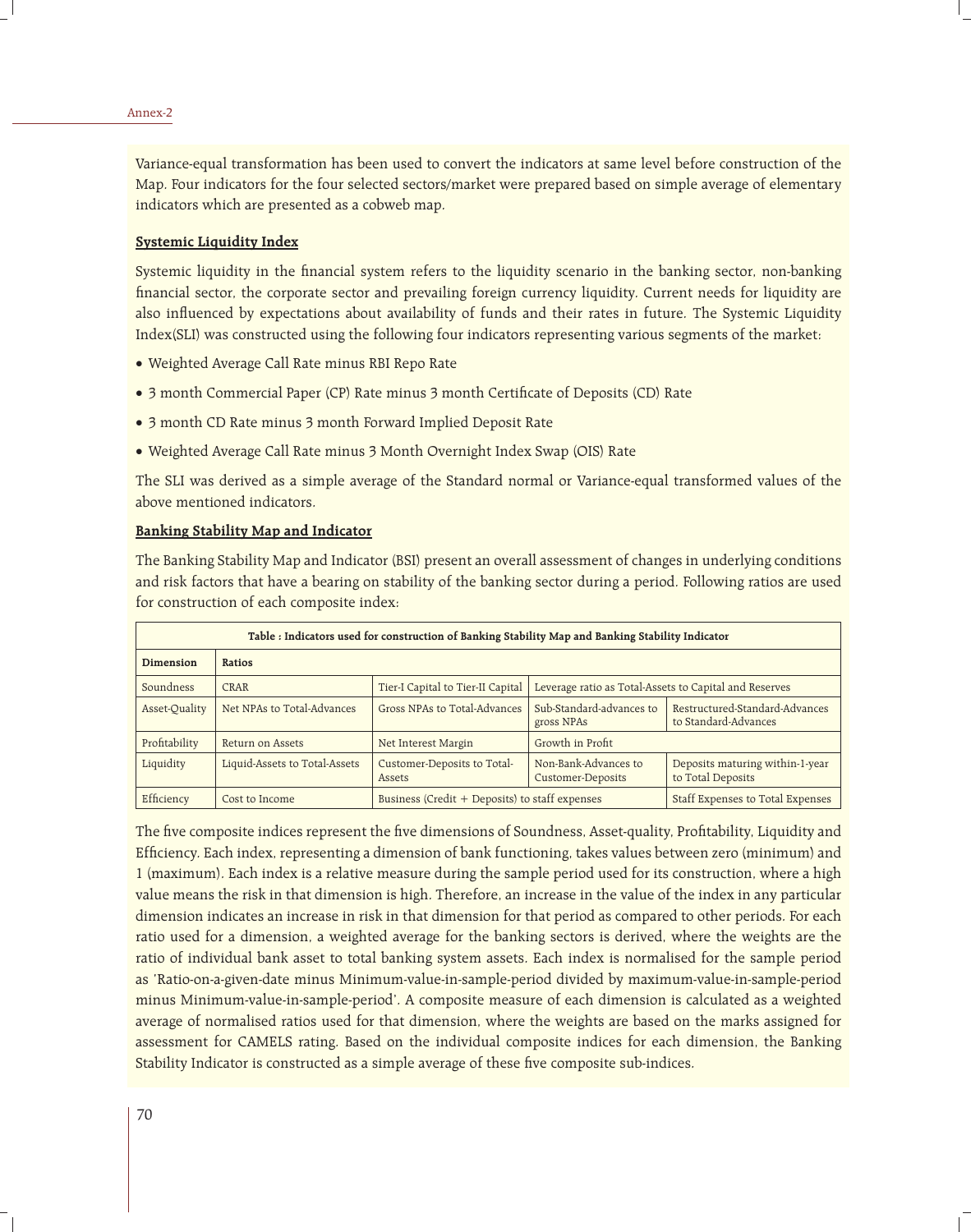# **Banking Stability Measures (BSMs) – Distress Dependency Analysis**

In order to model distress dependency, methodology described by Goodhart and Segoviano (2009) has been followed. First, the banking system has been conceptualised as a portfolio of banks(BIs). Then, the PoD of the individual banks, comprising the portfolio, has been inferred from equity prices. Subsequently, using such PoDs as inputs (exogenous variables) and employing the Consistent Information Multivariate Density Optimizing (CIMDO) methodology (Segoviano, 2006), which is a non-parametric approach based on cross-entropy, the banking system's portfolio multivariate density (BSMD) have been derived. Lastly, from the BSMD a set of conditional PoDs of specific pairs of BIs, and the banking system's joint PoD(JPoD) are estimated.

The BSMD and thus, the estimated conditional probabilities and the JPoD, embed the banks' distress dependency. This captures the linear (correlation) and non-linear dependencies among the BIs in the portfolio, and allows for these to change throughout the economic cycle. These are key advantages over traditional risk models that most of the time incorporate only correlations, and assume that they are constant throughout the economic cycle.

### **Network Analysis**

Matrix algebra is at the core of network analysis, which is essentially an analysis of bilateral exposures between entities in the financial sector. Each institution's lending and borrowings with all others in the system are plotted in a square matrix and are then mapped in a network graph. The network model uses various statistical measures to gauge the level of interconnectedness in the system. Some of the most important are as follows:

Connectivity: This is a statistic that measures the extent of links between the nodes relative to all possible links in a complete graph.

Cluster Coefficient: Clustering in networks measures how interconnected each node is. Specifically, there should be an increased probability that two of a node's neighbours (banks' counterparties in case of the financial network) are also neighbours themselves. A high clustering coefficient for the network corresponds with high local interconnectedness prevailing in the system.

Shortest Path Length: This gives the average number of directed links between a node and each of the other nodes in the network. Those nodes with the shortest path can be identified as hubs in the system.

In-betweeness centrality: This statistic reports how the shortest path lengths pass through a particular node.

Eigen vector measure of centrality: Eigenvector centrality is a measure of the importance of a node (bank) in a network. It describes how connected a node's neighbours are and attempts to capture more than just the number of out degrees or direct 'neighbours' a node has. The algorithm assigns relative centrality scores to all nodes in the network and a bank's centrality score is proportional to the sum of the centrality scores of all nodes to which it is connected. In general, for an NxN matrix there will be N different eigen values, for which an eigen vector solution exists. Each bank has a unique eigen value, which indicates its importance in the system. This measure is used in the network analysis to establish the systemic importance of a bank and by far it is the most crucial indicator.

Tiered Network Structures: Typically, financial networks tend to exhibit a tiered structure. A tiered structure is one where different institutions have different degrees or levels of connectivity with others in the network. In the present analysis, the most connected banks (based on their eigen vector measure of centrality) are in the inner most core. Banks are then placed in the mid core, outer core and the periphery (the respective concentric circles around the centre in the diagrams), based on their level of relative connectivity. The range of connectivity of the banks is defined as a ratio of each bank's in degree and out degree divided by that of the most connected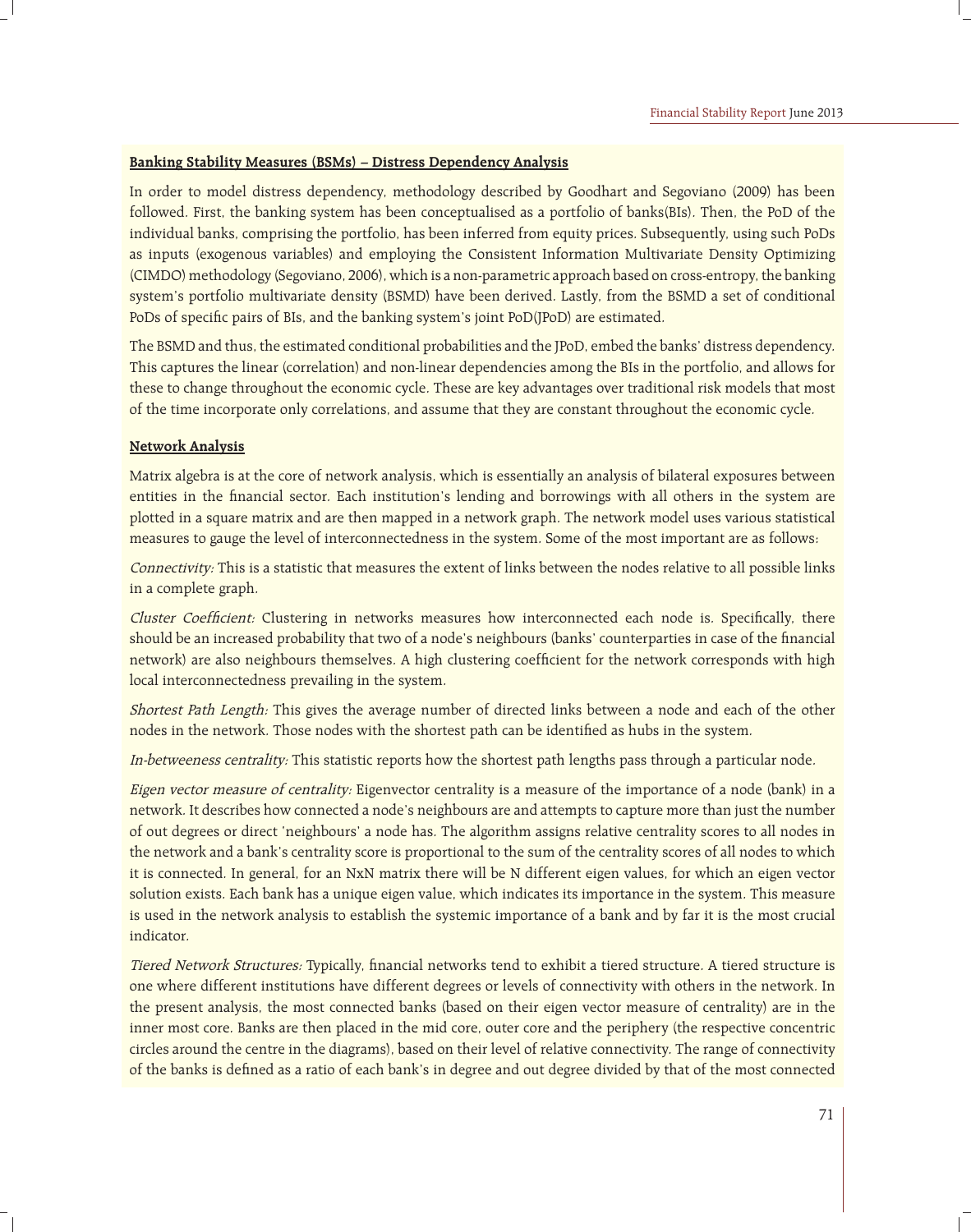bank. Banks that are ranked in the top 10 percentile of this ratio constitute the inner core. This is followed by a mid core of banks ranked between 90 and 70 percentile and a 3rd tier of banks ranked between 40 and 70 percentile. Banks with connectivity ratio of less than 40 per cent are categorised as the periphery.

#### **Solvency Contagion analysis**

The contagion analysis is basically a stress test where the gross loss to the banking system owing to a domino effect of one or more bank failing is ascertained. We follow the round by round or sequential algorithm for simulating contagion that is now well known from Furfine (2003). Starting with a trigger bank i that fails at time 0, we denote the set of banks that go into distress at each round or iteration by Dq,  $q= 1,2,...$  For this analysis, a bank is considered to be in distress when its core CRAR goes below 6 per cent.

#### **Liquidity Contagion analysis**

While the solvency contagion analysis assesses potential loss to the system owing to failure of a net borrower, liquidity contagion estimates potential loss to the system due to the failure of a net lender. The analysis is conducted on gross exposures between banks. The exposures include fund based and derivatives. The basic assumption for the analysis is that a bank will initially dip into its liquidity reserves or buffers to tide over a liquidity stress caused by the failure of a large net lender. The items considered under liquidity reserves are (a) excess CRR balance; (b) excess SLR balance; (c) available marginal standing facility and (d) available export credit refinance. If a bank is able to meet the stress with the liquidity buffers alone, then there is no further contagion.

However, if the liquidity buffers alone are not sufficient, then a bank will call in all loans that are 'callable', resulting in a contagion. For the analysis only short term assets like money lent in the call market and other very short term loans are taken as callable. Following this, a bank may survive or may be liquidated. In this case there might be instances where a bank may survive by calling in loans, but in turn might propagate a further contagion causing other banks to come under duress. The second assumption used is that when a bank is liquidated, the funds lent by the bank are called in on a gross basis, whereas when a bank calls in a short term loan without being liquidated, the loan is called in on a net basis (on the assumption that the counterparty is likely to first reduce its short term lending against the same counterparty).

### **Macro Stress Testing**

To ascertain the resilience of banks against macroeconomic shocks, macro stress test for credit risk was conducted. Here, the credit risk indicator was modeled as function of macroeconomic variables, using various econometric models that relate banking system aggregate to the macroeconomic variables. The time series econometric models being used are; (i) multivariate regression in terms of the slippage ratio; (ii) aggregate VAR using slippage ratio; (iv) quantile regression of slippage ratio, (v) multivariate panel regression on bank-group wise slippage ratio data; and (vi) multivariate regressions for sectoral NPAs. The banking system aggregates includes current and lagged values of slippage ratio, while macroeconomic variables include GDP growth, short term interest rate (call rate), WPI inflation, exports-to-GDP ratio  $\left(\frac{EX}{GDP}\right)$ , gross fiscal deficit-to-GDP ratio  $\left(\frac{GFD}{GDP}\right)$  and REER.

While the multivariate regression allows evaluating the impact of selected macroeconomic variables on the banking system's NPA and capital, the VAR model reflects the impact of the overall economic stress situation on the banks' capital and NPA ratio, which also take into account feed-back effect. In these methods, conditional mean of slippage ratio is estimated and assumed that the impact of macro variables on credit quality will remain same irrespective of the level of the credit quality, which may not always be true. In order to relax this assumption, quantile regression has been adapted to project credit quality, in which, in place of conditional mean the conditional quantile has been estimated.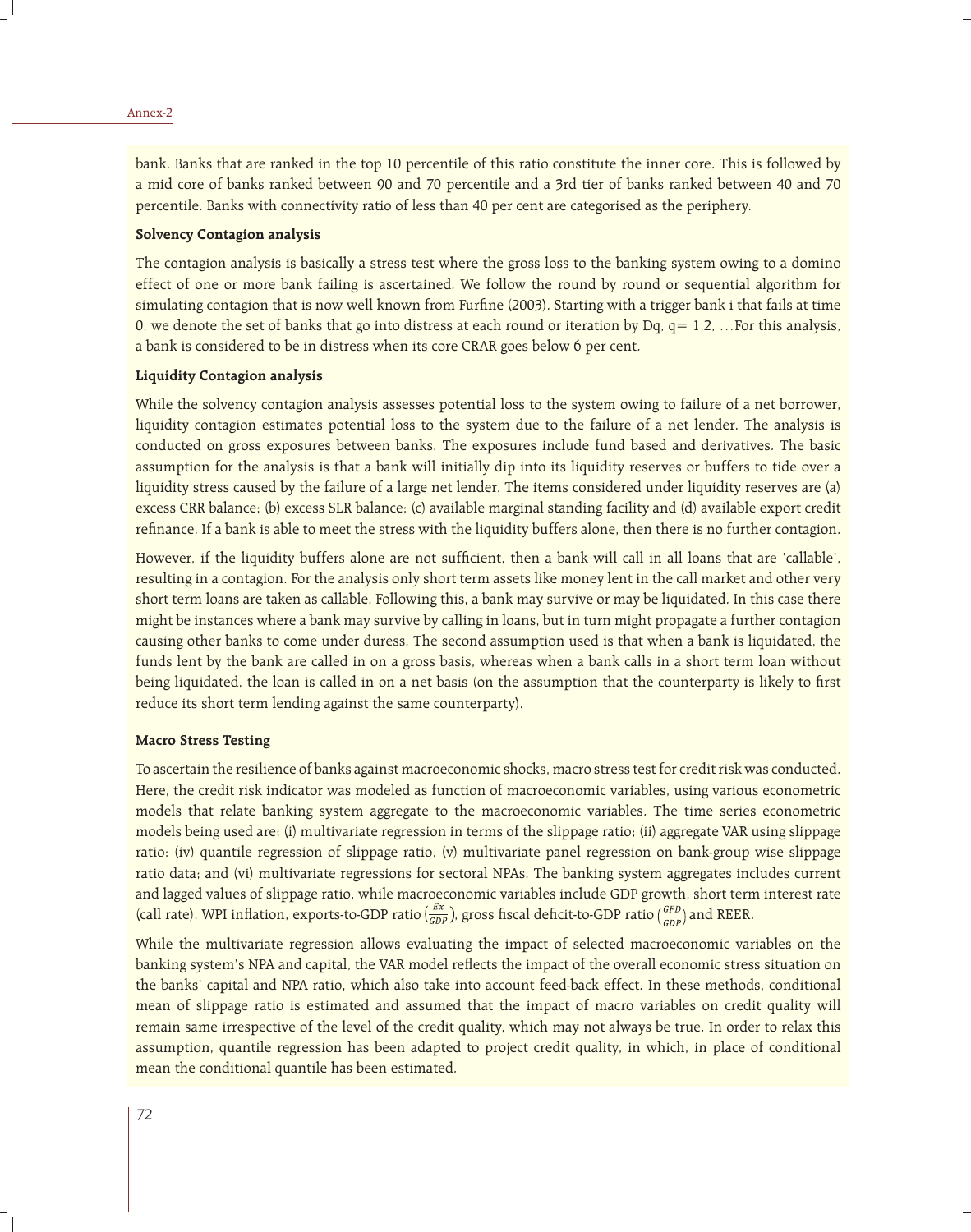### **The Modelling Framework**

The following multivariate models were run to estimate the impact of macroeconomic shocks on the GNPA ratio/ slippage ratio (SR)<sup>1</sup>:

Aggregate banking system multivariate regression

The analysis was carried out on slippage ratio at the aggregate level for the commercial banking system as a whole.

$$
SR_t = \alpha_1 + \beta_1 SR_{t-1} - \beta_2 \Delta GDP_{t-2} + \beta_3 Call_{t-1} - \beta_4 \left(\frac{Ex}{GDP}\right)_{t-2} + \beta_5 \Delta WPI_t + \beta_6 \left(\frac{GFD}{GDP}\right)_{t-1}
$$

Where,  $\alpha_1$ ,  $\beta_1$ ,  $\beta_2$ ,  $\beta_3$ ,  $\beta_4$ ,  $\beta_5$  and  $\beta_6 > 0$ .

Vector AutoRegression (VAR)

In notational form, mean-adjusted VAR of order p (VAR(p)) can be written as

$$
y_t = A_1 y_{t-1} + \dots + A_p y_{t-p} + u_t
$$

Where,  $y_t = (y_{1t}, \ldots, y_{Kt})$  is a (K×1) vector of variables at time t, the  $A_1$  (i=1,2,...p) are fixed (K×K) coefficient matrices and  $u_t = (u_{1t}, \dots, u_{kt})$  is a K-dimensional white noise or innovation process.

In order to estimate, VAR system, slippage ratio, call rate, inflation, growth and REER were selected. The appropriate order of VAR has been selected based on minimum information criteria as well as other diagnostics and suitable order was found to be two. Accordingly, VAR of order 2 (VAR(2)) was estimated and stability of the model was checked based on roots of AR characteristic polynomial. Since, all roots are found to be inside the unit circle, this selected model was found to be fulfilling the stability condition. The impact of various macroeconomic shocks was determined using impulse response function of the selected VAR.

Quantile Regression

In order to estimate slippage ratio at desired level of conditional quantile, following quantile regression at median (which is the present quantile of slippage ratio) was used:

$$
SR_{t} = \alpha_{1} - \beta_{1} SR_{t-1} - \beta_{2} \Delta GDP_{t-1} + \beta_{3} Call_{t-4} - \beta_{4} \left(\frac{EX}{GDP}\right)_{t-1} + \beta_{5} \Delta WPI_{t}
$$

$$
+ \beta_{6} \left(\frac{GFD}{GDP}\right)_{t-1}
$$

Where,  $\alpha_1$ ,  $\beta_1$ ,  $\beta_2$ ,  $\beta_3$ ,  $\beta_4$ ,  $\beta_5$  and  $\beta_6 > 0$ .

Bank-group wise panel fixed-effect regression

Bank-group wise slippage ratios were estimated using the following fix effect panel regression.

$$
SR_{it} = \alpha_i + \beta_1 SR_{i(t-1)} - \beta_2 \Delta GDP_{t-1} + \beta_3 Call_{t-2} - \beta_4 \left(\frac{Ex}{GDP}\right)_{t-1}
$$

where,  $\alpha_i$  is the bank-group specific parameter and  $\alpha_i$ ,  $\beta_1$ ,  $\beta_2$ ,  $\beta_3$ , and  $\beta_4 > 0$ .

Slippage ratio, exports/GDP, and the call rate are seasonally adjusted.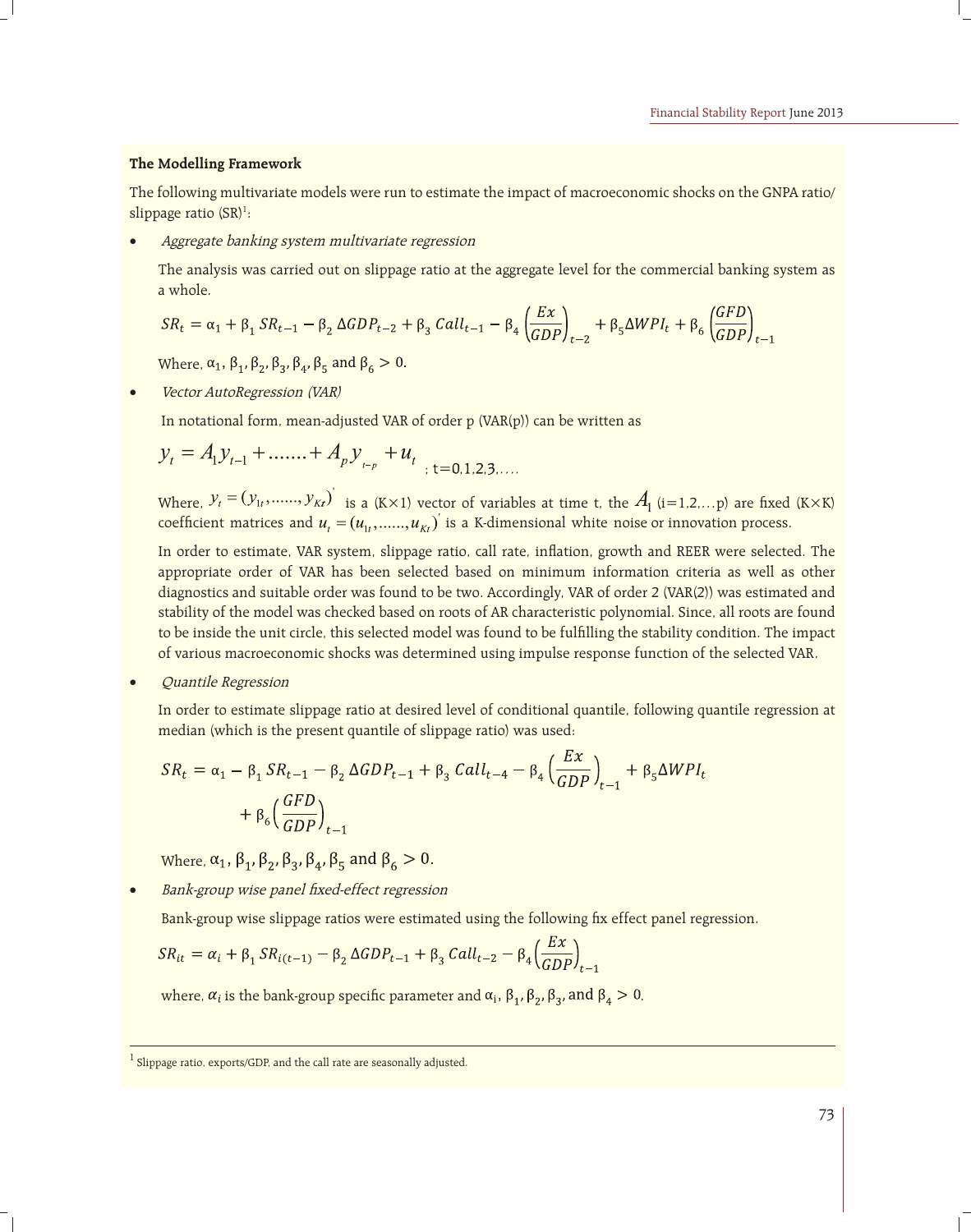#### Sectoral multivariate regression

The impact of macroeconomic shocks on various sectors was assessed by employing multivariate regression models using aggregate NPA ratio for each sector separately. The dependent variables consisted of lagged NPAs, sectoral GDP growth, inflation, and short-term interest rate.

 Derivation of the NPAs and CRAR from the slippage ratios, which were projected from the above mentioned credit risk econometric models, were based on the following assumptions: credit growth of 15 per cent; recovery rate of 5.6 per cent, 6.3 per cent, 6.3 per cent and 9.6 per cent, during June, September, December and March quarters, respectively; write-offs rate of 3.3 per cent, 3.8 per cent, 4.6 per cent and 5.2 per cent, during June, September, December and March quarters, respectively; risk weighted assets growth of 18 per cent, and profit growth assumed to be at 15 per cent, 5 per cent and -5 per cent under baseline, medium risk and severe risk, respectively. The regulatory capital growth is assumed to remain at the minimum by assuming minimum mandated transfer of 25 per cent of the profit to the reserves account. The distribution of new NPAs in various sub-categories was done as prevailing in the existing stock of NPAs. Provisioning requirements for various categories of advances are 0.4 per cent for standard advances, 20 per cent for substandard advances, 75 per cent for doubtful advances, and 100 per cent for loss advances. The projected values of the ratio of the non-performing advances were translated into capital ratios using the "balance sheet approach", by which capital in the balance sheet is affected via the provisions and net profits. It is assumed that the existing loan loss provisioning coverage ratios remain constant for the future impact.

### **Single Factor Sensitivity Analysis – Stress Testing**

As a part of quarterly surveillance, stress tests are conducted covering credit risk, interest rate risk, liquidity risk etc. Resilience of the commercial banks in response to these shocks is studied. The analysis covers all scheduled commercial banks..

#### **Credit Risk**

To ascertain the resilience of banks, the credit portfolio was given a shock by increasing NPA levels, for the entire portfolio as well as for select sectors, along with a simultaneous increase in provisioning requirements. For testing the credit concentration risk, default of the top individual borrower and the largest group borrower is assumed. The estimated provisioning requirements so derived were adjusted from existing provisions and the residual provisioning requirements, if any, were deduced from banks' capital. The analysis was carried out both at the aggregate level as well as at the individual bank level, based on supervisory data as on March 31, 2013. The scenario assumed enhanced provisioning requirements of 1 per cent, 30 per cent and 100 per cent for standard, sub-standard and doubtful/loss advances, respectively. The assumed increase in NPAs was distributed across substandard, doubtful and loss categories in the same proportion as prevailing in the existing stock of NPAs. The additional provisioning requirement was applied to the altered composition of the credit portfolio.

### **Interest rate risk**

The fall in value of the portfolio or income losses due to the shifting of INR yield curve are accounted for the total loss of the banks because of the assumed shock. The estimated total losses so derived were reduced from the banks' capital.

For interest rate risk in the banking book, Duration Analysis approach was considered, for computation of the valuation impact (portfolio losses) on the investment portfolio. The portfolio losses on investments were calculated for each time bucket based on the applied shocks. The resultant losses/gains were used to derive the impacted CRAR. The valuation impact for the tests on banking book was calculated under the assumption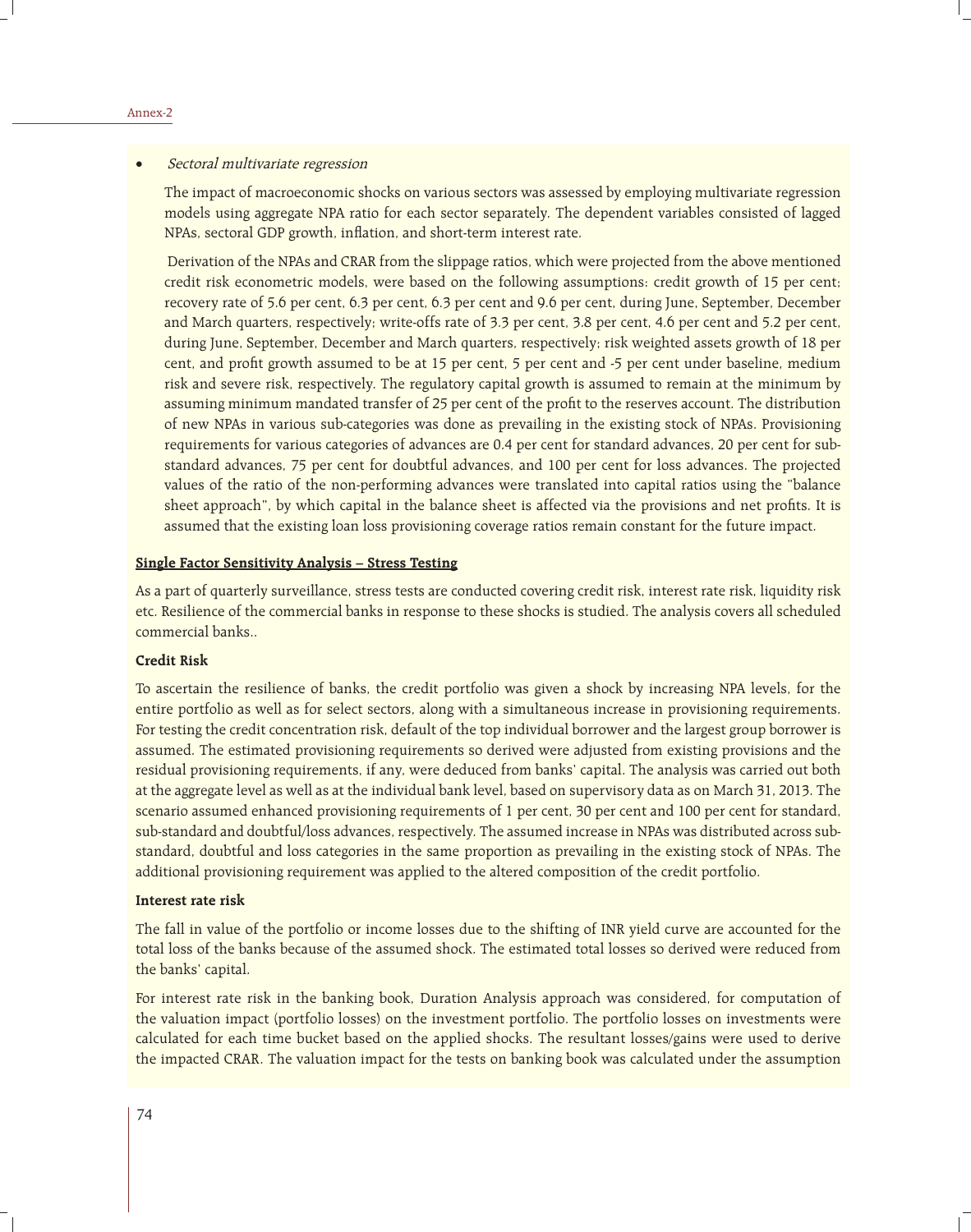that the HTM portfolio would be marked to market. In a separate exercise for interest rate shocks in trading book, the valuation losses were calculated for each time bucket on the interest bearing assets using duration approach.

## **Liquidity Risk**

The aim of liquidity stress tests is to assess the ability of a bank to withstand unexpected liquidity drain without taking recourse to any outside liquidity support. The analysis is done as at end-March 2013. The scenario depicts different proportions (depending on the type of deposits) of unexpected deposit withdrawals on account of sudden loss of depositors' confidence and assesses the adequacy of liquid assets available to fund them.

Assumptions in the liquidity stress test are as follows:

- It is assumed that banks would meet stressed withdrawal of deposits through sale of liquid assets only.
- The sale of investments is done with a hair cut of 10 per cent of their market value.
- The stress test is done on a static mode.

### **Stress Testing of Derivatives Portfolio of Select Banks**

The stress testing exercise focused on the derivatives portfolio of a representative sample set of top 22 banks in terms of notional value of derivatives portfolio. Each bank in the sample was asked to assess the impact of stress conditions on their respective derivatives portfolios.

In case of domestic banks, the derivatives portfolio of both domestic and overseas operations was included. In case of foreign banks, only the domestic (i.e. Indian) position was considered for the exercise. For derivatives trade where hedge effectiveness was established was exempted from the tests, while all other trades were included.

The stress scenarios incorporated four sensitivity tests consisting of the spot USD/INR rate and domestic interest rates as parameters

|         | <b>Domestic Interest Rates</b> |            |  |
|---------|--------------------------------|------------|--|
|         | Overnight                      | $+250$ bps |  |
| Shock 1 | Upto 1yr                       | $+150$ bps |  |
|         | Above 1yr                      | $+100$ bps |  |

### **Table: Shocks for Sensitivity Analysis**

|         | <b>Domestic Interest Rates</b> |            |
|---------|--------------------------------|------------|
|         | Overnight                      | $-250$ bps |
| Shock 2 | Upto 1yr                       | $-150$ bps |
|         | Above 1yr                      | $-100$ bps |

|         | <b>Exchange rates</b> |                |
|---------|-----------------------|----------------|
| Shock 3 | USD/INR               | $+20$ per cent |

|         | <b>Exchange Rates</b> |              |
|---------|-----------------------|--------------|
| Shock 4 | USD/INR               | -20 per cent |